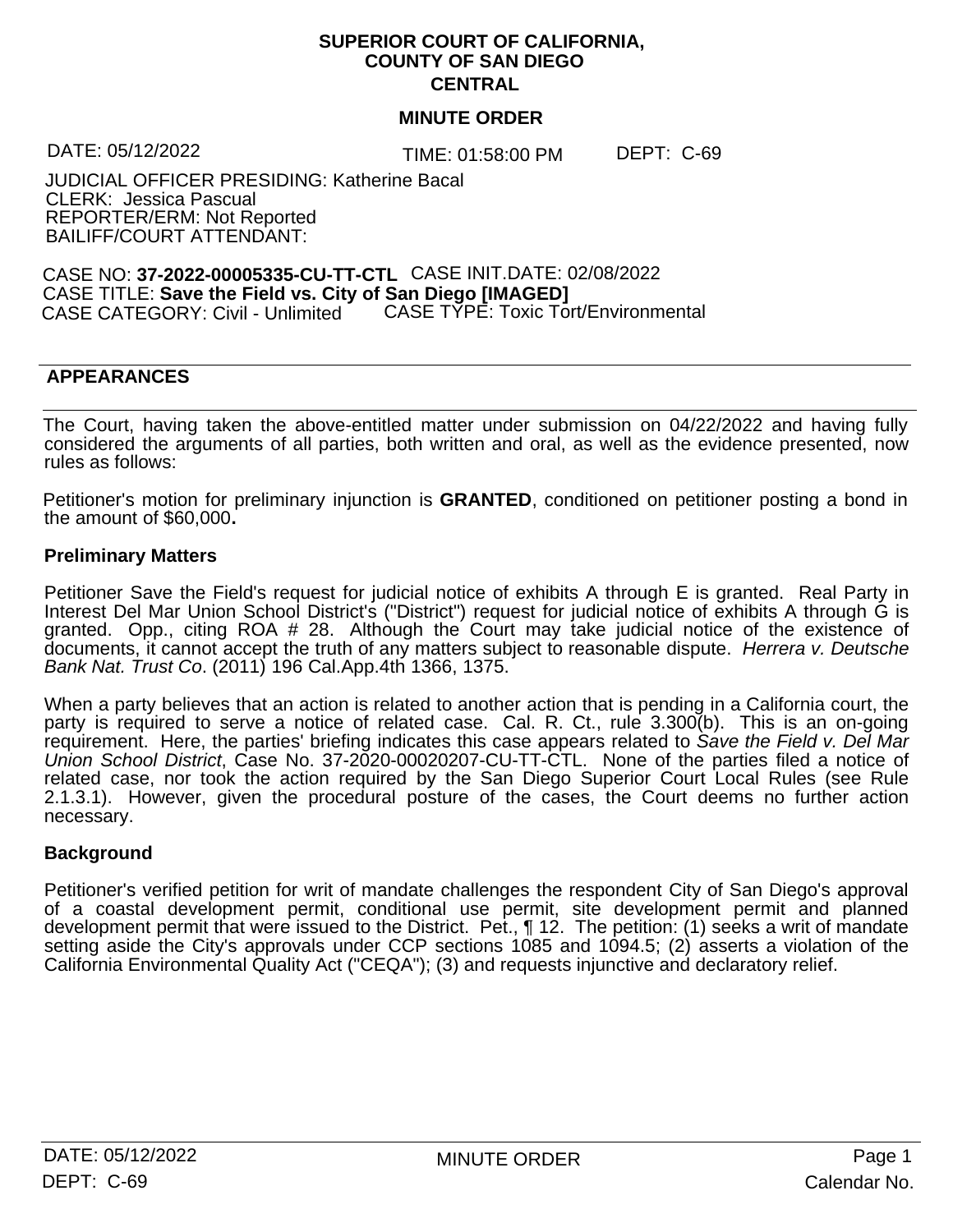# **Discussion**

Petitioner seeks a preliminary injunction to enjoin the District from engaging in construction activities at the Del Mar Rebuild Project, which was authorized by the City's coastal development permit at issue in this case. ROA # 22 at 2, citing CCP §§ 526, 526(a), 527 and Educ. Code § 15284. Petitioner also asks that the City and anyone acting on their behalf/under their control be restrained from construction activities. Id. The District opposes the motion, and the City filed a joinder to the opposition.

#### *Stay on Perfection of Appeal (CCP § 916)*

The District argues the Court may not issue an injunction because this matter is automatically stayed under CCP section 916. The District asserts the matters in this case are "embraced" or "affected" by a pending appeal. Dist. Supp. Br. at 1. Subject to certain exceptions, "the perfecting of an appeal stays proceedings in the trial court upon the judgment or order appealed from or upon the matters embraced therein or affected thereby, including enforcement of the judgment or order, but the trial court may proceed upon any other matter embraced *in the action* and not affected by the judgment or order." CCP § 916(a), emphasis added.

As petitioner points out, by the statute's own terms, the automatic stay can only apply to the action from which the appeal was taken. Neither the District nor the City cite any case law holding that an automatic stay under CCP section 916 applies to proceedings in a case other than the one from which the appeal was taken.

At the hearing, the District cited to three cases to support its argument that an automatic stay under CCP section 916 should apply here based on the pending appeal in another case. *Southern California Gas Co. v. Flannery* involved an interpleader action in which the defendants had a separate palimony case against each other concerning their respective rights to the property that was the subject of the interpleader action. *Southern California Gas Co. v. Flannery* (2016) 5 Cal.App.5th 476. After one party obtained a judgment in the palimony case, they filed a motion in the interpleader case to collect the palimony judgment. *Id* at 488. The Court expressly rejected the argument that the palimony judgment was a mandatory injunction subject to an automatic stay on appeal and found that a bond would have been required to stay a judgment for identified funds already in the court's possession. *Id* at 490-491. Nothing in the *Flannery* case could be read to impose a mandatory stay here.

*Faught v. Faught* is similarly unhelpful. *Faught v. Faught* (1973) 30 Cal.App.3d 875. In *Faught*, parties had two actions between them: an earlier case for spousal maintenance and a separate case for dissolution. *Id.* at 877. The court held that a spouse's appeal in the maintenance proceeding did *not* automatically stay the dissolution action. *Id.* at 878.

Finally, in *Central Delta Water Agency v. Department of Water Resources*, the court concluded that the issue of whether one CEQA case should have been automatically stayed because a prior CEQA case, seeking some of the same remedies, was on appeal was moot because the cases had been consolidated. *Central Delta Water Agency v. Department of Water Resources* (2021) 69 Cal.App.5th 170, 215.

As none of the cases cited by the District holds that, under CCP section 916, an appeal in one case automatically stays a different case, involving different parties, the Court must conclude there is no automatic stay.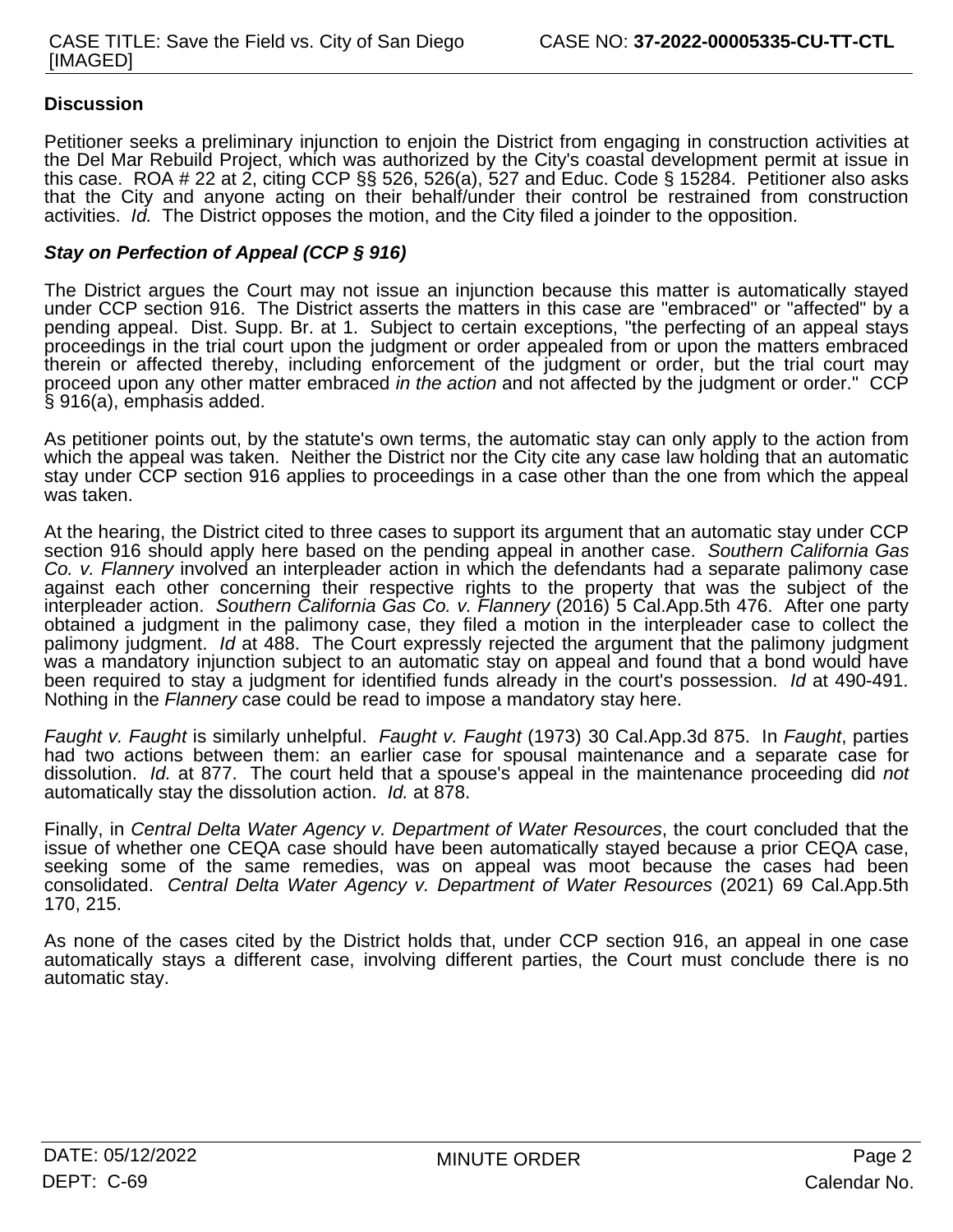#### *Likelihood of Success and Balance of Harms*

The court must balance two interrelated factors when ruling on a request for a preliminary injunction: "(1) the likelihood that the plaintiffwill prevail on the merits at trial and (2) the interim harm that the plaintiff would be likely to sustain if the injunction were denied as compared to the harm the defendant would be likely to suffer if the preliminary injunction were issued." *Smith v. Adventist Health System/West* (2010) 182 Cal.App.4th 729, 749. Where the interim harm is great, plaintiff need only show some possibility that she will ultimately prevail. *Butt v. State of California* (1992) 4 Cal.4th 668, 678.

Of note, "[a] trial court's decision on a motion for a preliminary injunction does not amount to an adjudication of the ultimate rights in controversy. It merely determines that the court, balancing the respective equities of the parties, concludes that, pending a trial on the merits, the defendant should or that he should not be restrained from exercising the right claimed by him [or her]. The general purpose of such an injunction is the preservation of the status quo until a final determination of the merits of the action." *Take Me Home Rescue v. Luri* (2012) 208 Cal.App.4th 1342, 1352, internal marks and citations omitted.

Here, petitioner asserts the City did not comply with CEQA when it issued the coastal development permit because it relied on a court-ordered vacated mitigated negative declaration ("MND") and a "focused" environmental impact report ("EIR"). 14 CCR §§ 15050(b); 15096(a) (responsible agency is to comply with CEQA and consider legally adequate CEQA documents). Environmental review may not be split between two documents*. Farmland Protection Alliance v. County of Yolo* (2021) 71 Cal.App.5th 300, 308-310 (agency is to prepare "*either* a negative declaration/mitigated negative declaration *or* prepare an environmental impact report *for the project;*" cannot split a project's "impact analysis across two types of environmental review documents). And a focused EIR may be used only if the lead agency finds the analysis in the master EIR is adequate for the project. Pub. Res. Code § 21158 ("A focused environmental impact report may be utilized only if the lead agency finds that the analysis in the *master environmental impact* report of cumulative impacts, growth inducing impacts, and irreversible significant effects on the environment is adequate for the subsequent project," emphasis added).

Petitioner has presented evidence to support its assertion that the City improperly split environment review between two documents (the Focused EIR and the MND), and improperly relied on the focused EIR. Pet. NOL Ex. 15; see also Ex. 14 (Board Resolution). Accordingly, for purposes of assessing whether a preliminary injunction should issue, petitioner has shown a likelihood that it will prevail on the merits.

The District nonetheless argues petitioner cannot show a likelihood of prevailing on the merits because res judicata or collateral estoppel applies. But these doctrines apply where a decision is final. *Cent. Delta Water Agency v. Dep't of Water Res*. (2021) 69 Cal. App. 5th 170, 206, 208. The judgment in the underlying action is currently on appeal and thus is not final. *Riverside County Transportation Com. v. Southern California Gas Co*. (2020) 54 Cal.App.5th 823, 838 (an adjudication is not final "if an appeal is pending"); Dist. RJN No. 6, Ex. F (opening brief on appeal).

At the hearing, the District argued that petitioner also cannot show likelihood of success on the merits because the focused EIR was final and conclusive as a matter of law, and thus any challenge to it is time-barred. See also Opp. at 8-9. However, this lawsuit was not brought against the District for its focused EIR. Rather, petitioner here has named the *City of San Diego* as the respondent, and challenges the *City's* actions as a responsible agency under CEQA. ROA # 1. Petitioner met its burden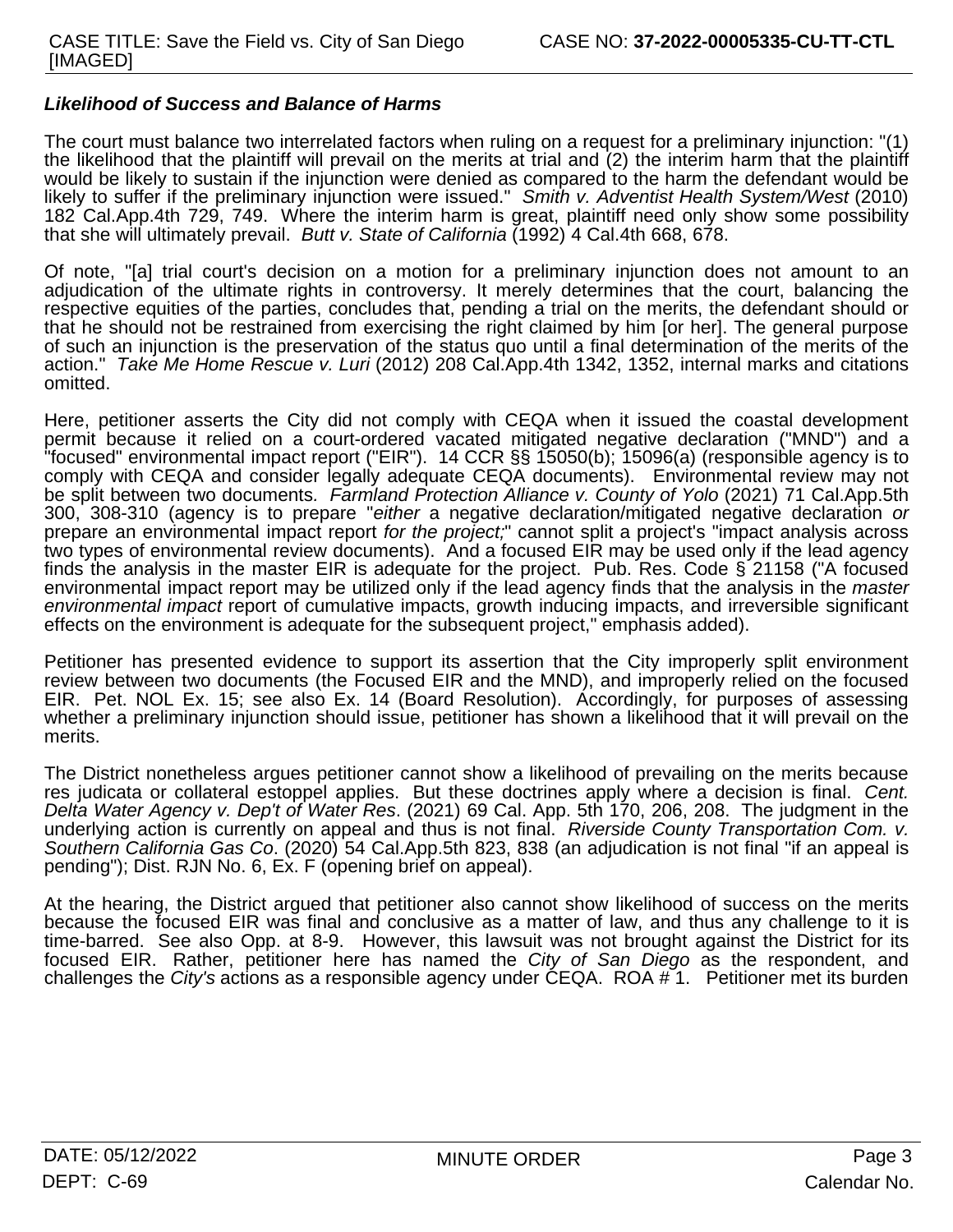of proof and persuasion on the likelihood of success on the merits and the balance of harms also weighs in favor of imposing the injunction. The District claims petitioner did not provide any evidence of harm. The record indicates otherwise. Petitioner provided a declaration from Shana Khoury. Khoury attests she observed two permanent buildings being fully demolished, two other permanent buildings being stripped of their elements with only frames left standing, all portable buildings demolished, and all playground and baseball backstops demolished. Shana Khoury Decl. ¶¶ 3-9. The construction activities are at the same location for which the City issued the coastal development permit at issue in this suit, thus evidencing interim harm likely to be sustained to this coastal environment. NOL, Ex. 5, p. 1(project includes demolishing a total square footage of 52,406 square feet). In light of this, the District's arguments that it will suffer greater injury because families would need to commute further than normal to other schools for a longer period of time does not tip the balance in the District's favor.

For these reasons, petitioner has met its burden to show a preliminary injunction should issue. The Court notes, however, that if there were new facts or law, a motion for reconsideration might be appropriate. A ruling by the Court of Appeal in *Save the Field v.Del Mar Union School District*, Case No. 37-2020-20207-CU-TT-CTL, could certainly provide those grounds.

# *Bond*

On granting an injunction, the Court generally "must require an undertaking on the part of the applicant to the effect that the applicant will pay to the party enjoined any damages, not exceeding an amount to be specified, the party may sustain by reason of the injunction, if the court finally decides that the applicant was not entitled to the injunction." CCP § 529(a).

Petitioner requests the bond be set at a nominal amount of \$1,000, citing federal cases related to "impecunious, non profit interest groups." In contrast, the District requests the bond be set at a minimum of \$100,000, based on estimates of potential future damages for an estimated 5-month delay. Although the District's supporting declaration of Chris Delehanty, refers to a construction contract with monthly "General Conditions" costs and a liquidated damages provision, the District did not attach a copy of the contract. Given that it is unable to review the contract, the Court gives these statements only minimal weight. On the other hand, Delehanty also declared that the District and the contractor agreed that delay damages would be \$2,000 per day. There appears to be no reason to discount this statement. Given this, the Court sets the bond at \$60,000, based on a 30-day delay. This allows the District to seek further orders from the Court of Appeal, to the extent it believes such orders are necessary.

## **Conclusion**

For the above stated reasons, petitioner's motion for a preliminary injunction is **GRANTED**, conditioned on petitioner posting a bond in the amount of \$60,000.

Within five court days of this ruling, petitioner is directed to prepare a proposed order in compliance with CRC, Rule 3.1150(f). Until such time, the District and the City, and its officers, agents, employees, representatives, and all persons acting in concert or participating with it, are restrained and enjoined from engaging in any construction activities authorized by the Coastal Development Permit issued by the City of San Diego in connection with the Del Mar Heights School Rebuild until further notice and order by the Court.

The Court had noted at the hearing that an order under CCP section 166.1 might be appropriate. However, given this order, including the bond provision, the Court takes no further action.